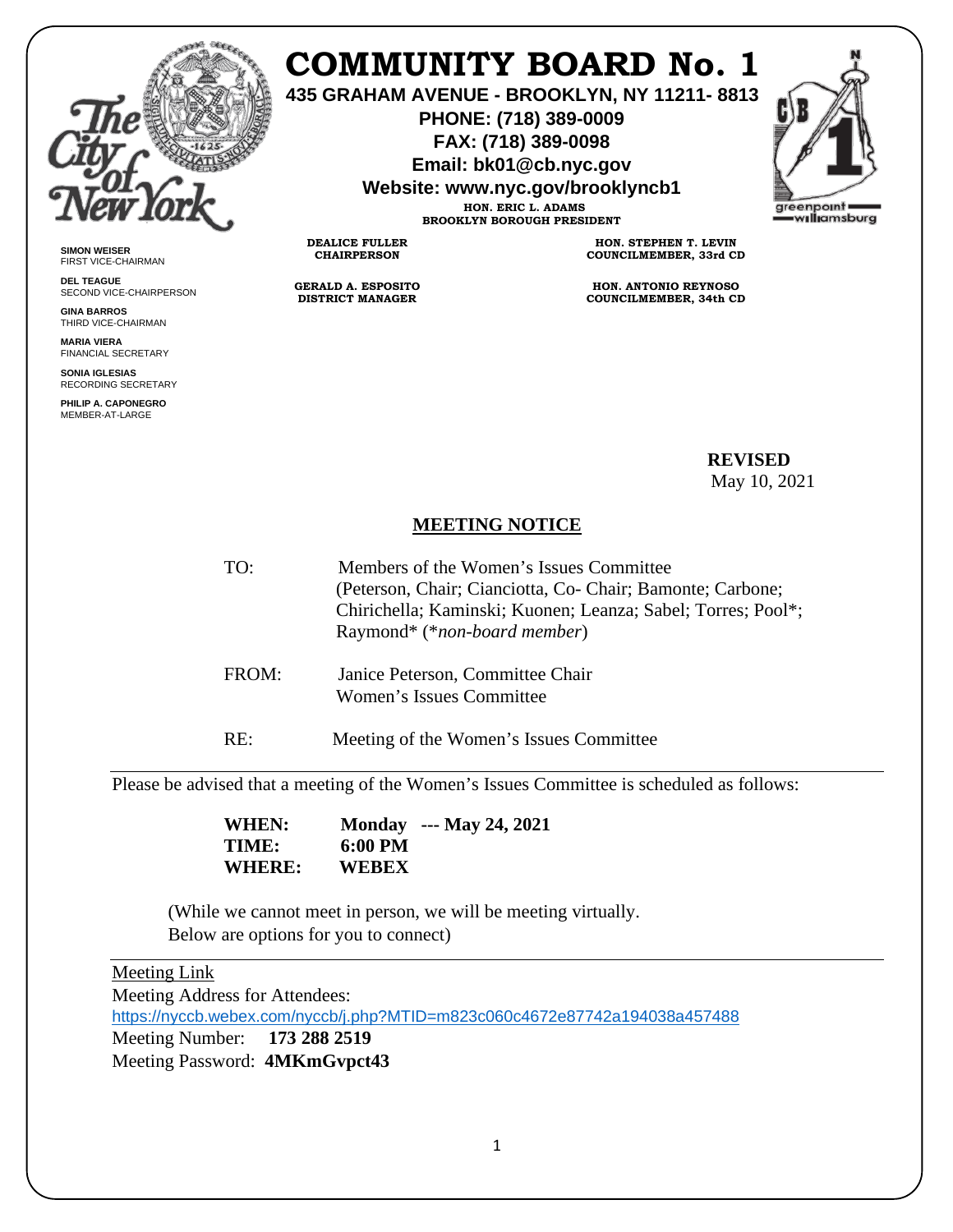Audio Conference: New York City +1-646-992-201 Show all global call-in numbers Access Code: **173 288 2519**

#### **AGENDA:**

1. **Focus: Dialogue on the Open Streets:** What should our community 's protocol be in selecting and operating An Open Street to reduce conflict

\_\_\_\_\_\_\_\_\_\_\_\_\_\_\_\_\_\_\_\_\_\_\_\_\_\_\_\_\_\_\_\_\_\_\_\_\_\_\_\_\_\_\_\_\_\_\_\_\_\_\_\_\_\_\_\_\_\_\_\_\_\_\_\_\_\_\_\_\_\_\_\_\_\_\_\_\_\_\_\_\_\_\_\_

Presenters:

Janice Peterson, chair

Present basic agreements on how the dialogue will be conducted. Goal is to strengthen democratic practice with good listening skills and respectful behavior.

Andrew Rudd, UN Habitat: Overview of Open Streets, globally in other cities

Saskia Haegue--co-chairs---liveable streets---PHNDC---Lets learn from another community that has had some success in developing and implementing an Open Street.

Eric Bruzaitis---CB1 Transportation Committee----a Review of state of Open Streets in Williamsburg

 What Should the role of the block be in Open Streets? Sante Miceli, Chair, Ad Hoc Outreach Committee ------open to local community representatives, priority given to reps of block associations

Selected recommendations from the community,

Summarizing the key points in:

- 1.) How blocks were selected.
- 2.) What was good and what needs to be changed.
- 3.) How are the selected blocks being managed.

### 2. **Quick Updates on the Women's Swim and Preparation for a dialogue on the Gas Pipeline**

JP/jp cc: CB#1 Board Members

Board Meeting notices can be found at: <https://www1.nyc.gov/site/brooklyncb1/meetings/agendas.page>